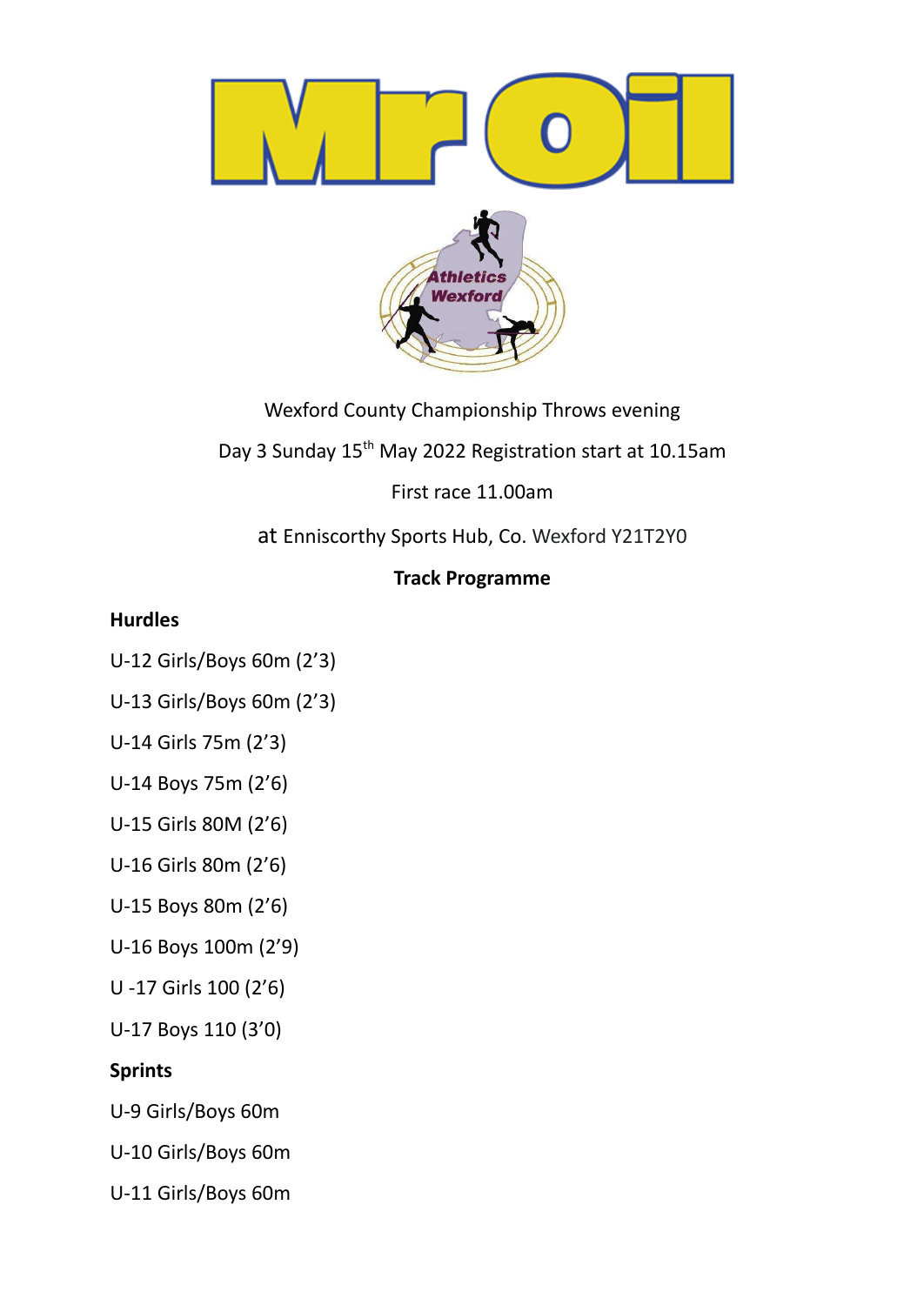U-12 Girls/Boys 60m

U-13 Girls/Boys 80m

U-14 Girls/Boys 80m

U-15 Girls/Boys 200m

U-16 Girls/Boys 200m

U-17 Girls/Boys 200m

U14 Girls/Boys 200m

#### **Relays**

U-10 Girls/Boys 4 x 100m

U-12 Girls/Boys 4 x 100m

U-14 Girls/Boys 4 x 100m

U-16 Girls/Boys 4 x 100m

#### **Middle Distance**

U-9 Girls/Boys 300m

U-11 Girls/Boys 600m

U-14 Girls/Boys 800m

U-15 Girls/Boys 800m

U-16 Girls/Boys 800m

U-17 Girls/Boys 800m

### **Walk**

U14 Girls/Boys 1km

U16 Girls/Boys 2km

U17 Girls/Boys 2km

### **Relays**

U-10 Girls/Boys 4 x 100m

U-12 Girls/Boys 4 x 100m

U - 14 Girls/Boys 4 x 100m

U- 16 Girls/Boys 4 x 100m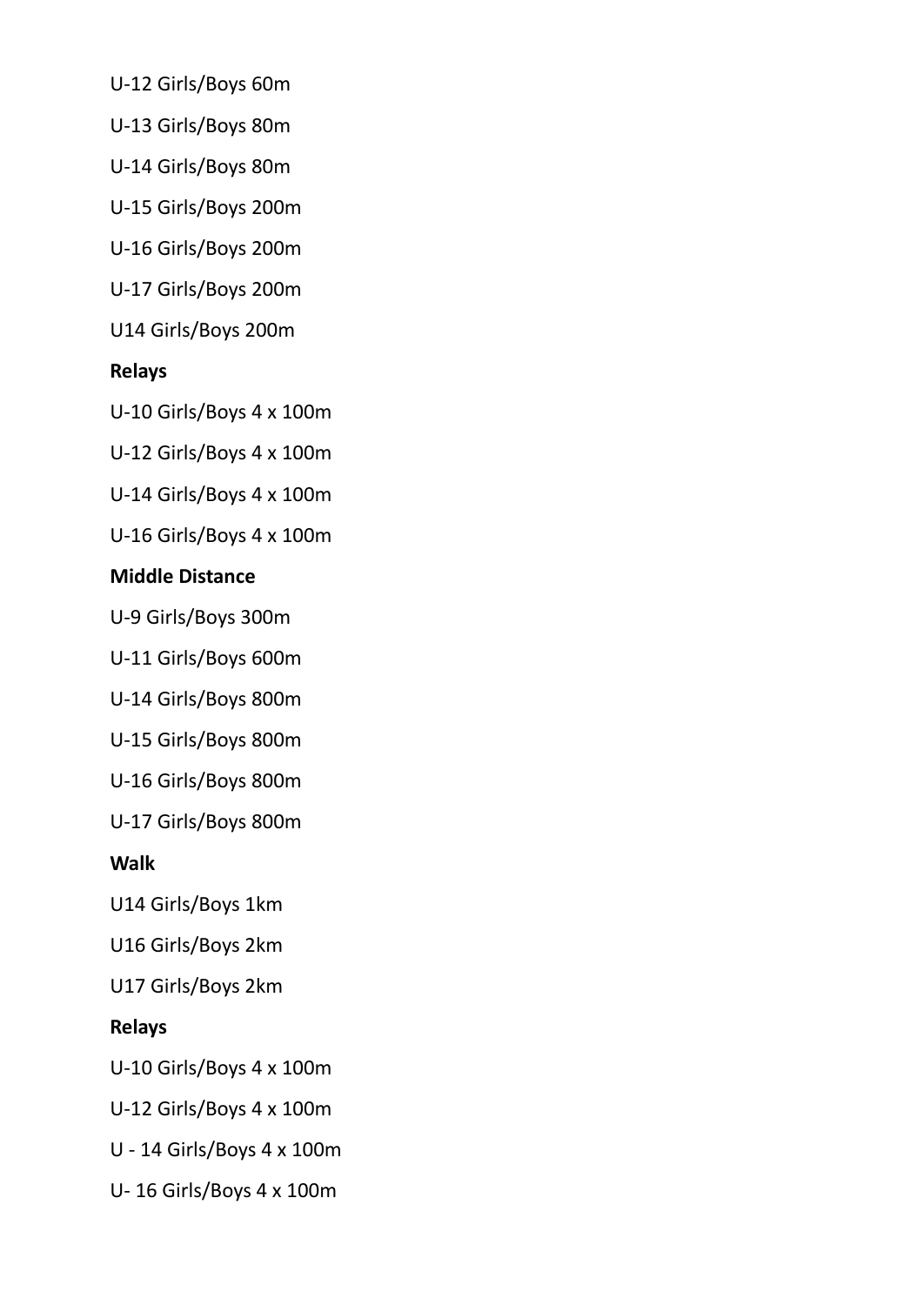## **ORDER OF EVENTS SUBJECT TO CHANGE – PLEASE LISTEN TO PA ANNOUNCEMENTS**

| Track & Field – Programme Day 1 – |  |  |
|-----------------------------------|--|--|
|-----------------------------------|--|--|

| Long Jump 1 | Long Jump 2   |
|-------------|---------------|
| U-10 Girls  | $U - 10$ Boys |
| U-12 Girls  | $U-12$ Boys   |
| U-14 Girls  | U-14 Boys     |
|             |               |

| Turbo Javelin | <b>Turbo Javelin</b> |
|---------------|----------------------|
| U-9 Girls     | $U - 9$ Boys         |
| U-11 Girls    | $U - 11$ Boys        |

**(3 consecutive throws will be given to each athlete and marked, with the longest throw being measured)**

| <b>Shot Putt</b> | <b>High Jump</b> |
|------------------|------------------|
| U-12 Girls       | U-11 Girls       |
| U-12 Boys        | U-11 Boys        |
| U-14 Girls       | U-13 Girls       |
| U-14 Boys        | U-13 Boys        |
|                  | U-15 Girls       |
|                  | U-15 Boys        |
|                  | U-16 Girls       |
|                  | U-16 Boys        |

#### **All Athletes must be affiliated to AAI**

**All athletes must wear Mr Oil sticker with name, club and age group**

**Athletes may only compete in their own age group in all events except the relay where they may move up one year. Note, at least 2 members of a competing relay team, participating in that event on that day must be of the correct age, except 17,18,19 age groups where all athletes may move up one age group.**